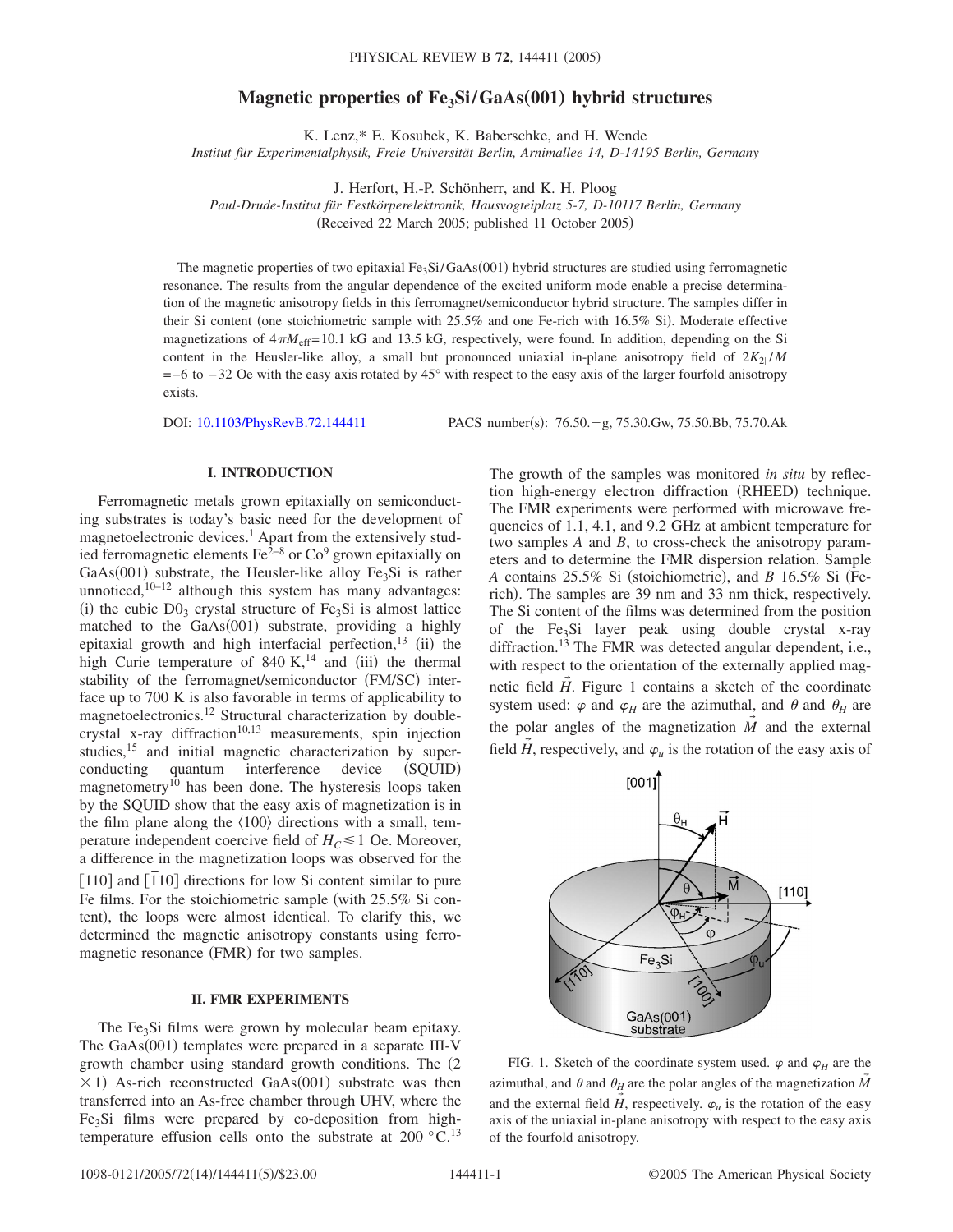the uniaxial in-plane anisotropy with respect to the  $|100|$ direction, i.e., the easy axis of the fourfold anisotropy. Figure 2 shows three resonance spectra (absorption lines) of sample *A*. The first line taken with external field oriented parallel to the sample's plane  $(\theta_H = 90^\circ, \varphi_H = 45^\circ)$  and the second and third with nearly perpendicular direction. The resonance field shifts from 1 kOe up to 12.4 kOe due to a uniaxial (twofold) out-of-plane anisotropy. Note, since the FMR spectra are free of noise and the resonance linewidth are very narrow, we can precisely determine the resonance field  $H_{res(\theta,\varphi)}$  with an uncertainty less than 1%.

From this angular dependent measurement, i.e., by rotating the sample either within the sample plane (azimuthal angular dependence) or in the vertical plane spanned by the [001] and [110] axis (polar angular dependence), the anisotropy fields are obtained from the resonance field position  $H_{\text{res}}$  by a fit applying the Smit and Beljers<sup>16</sup> formalism,

$$
\left(\frac{\omega}{\gamma}\right)^2 - \frac{(F_{\theta\theta}F_{\varphi\varphi} - F_{\theta\varphi}^2)}{M^2 \sin^2 \theta} = 0,
$$
\n(1)

with the free energy density *F* of a single film,

$$
F = -MH[\sin \theta \sin \theta_H \cos(\varphi - \varphi_H) + \cos \theta \cos \theta_H]
$$
  
 
$$
- (2\pi M^2 - K_{2\perp}) \sin^2 \theta + K_{2\parallel} \sin^2 \theta \cos^2(\varphi - \varphi_u)
$$
  
 
$$
- \frac{1}{2} K_{4\perp} \cos^4 \theta - \frac{1}{8} K_{4\parallel} (3 + \cos 4\varphi) \sin^4 \theta.
$$
 (2)

In Eq. (1)  $F_{ij}$  is the second partial derivative of *F* with respect to *i* and *j*,  $K_{2\parallel}$  is the uniaxial in-plane and  $K_{2\perp}$  the uniaxial out-of-plane anisotropy constant, and  $K_{4\parallel}$  and  $K_{4\perp}$ are the fourfold in—and out-of-plane anisotropy constants, respectively. The resulting resonance equation for polar rotation of the external field (under the assumption  $\varphi = \varphi_H = \varphi_u$  $=45^{\circ}$ ) is

$$
\left(\frac{\omega}{\gamma}\right)^2 = \left[H_{\text{res}}\cos(\theta - \theta_H) + \left(-4\pi M_{\text{eff}} + \frac{2K_{2\parallel}}{M} + \frac{K_{4\perp}}{M} - \frac{K_{4\parallel}}{2M}\right)\right]
$$

$$
\times \cos 2\theta + \left(\frac{K_{4\perp}}{M} + \frac{K_{4\parallel}}{2M}\right)\cos 4\theta\right]
$$

$$
\times \left[H_{\text{res}}\cos(\theta - \theta_H) + \left(-4\pi M_{\text{eff}} + \frac{2K_{2\parallel}}{M} + \frac{K_{4\parallel}}{M}\right)\right]
$$

$$
\times \cos^2 \theta + \left(\frac{2K_{4\perp}}{M} + \frac{K_{4\parallel}}{M}\right)\cos^4 \theta - \frac{2K_{2\parallel}}{M} - \frac{2K_{4\parallel}}{M}\right],
$$
(3)

whereas for azimuthal rotation ( $\theta = \theta_H = 90^\circ$ ) follows

$$
\left(\frac{\omega}{\gamma}\right)^2 = \left[H_{\text{res}}\cos(\varphi - \varphi_H) + 4\pi M_{\text{eff}}\right]
$$

$$
-\frac{2K_{2\parallel}}{M}\cos^2(\varphi - \varphi_u) + \frac{K_{4\parallel}}{2M}(3 + \cos 4\varphi)\right]
$$

$$
\times \left[H_{\text{res}}\cos(\varphi - \varphi_H) - \frac{2K_{2\parallel}}{M}\cos 2(\varphi - \varphi_u)\right]
$$



FIG. 2. FMR spectra of the stoichiometric sample *A*, taken at 9 GHz for three different polar orientations of the external magnetic field with  $\varphi_H$ =45°.

$$
+\frac{2K_{4\parallel}}{M}\cos 4\varphi\bigg],\tag{4}
$$

where  $4\pi M_{\text{eff}} = 4\pi M - 2K_{2\perp}/M$  is the effective magnetization. These resonance equations have to be evaluated at the equilibrium position of *M* under the applied external field determined by the minimum of *F* by using the conditions  $\partial F/\partial \theta = 0$  and  $\partial F/\partial \varphi = 0$ .

From Eqs.  $(2)$ – $(4)$  and the spectra in Fig. 2 we see that a full angular dependent (polar and azimuthal) measurement of the FMR resonance enables us to determine unambiguously the various symmetry components of the anisotropy fields in second and fourth orders.<sup>17</sup> We would like to point out that, although at first glance this seems to be a fit with several fit parameters, the system is completely overdetermined, as we will show in the following section. If in addition such a complete set of experiments is performed at different microwave frequencies, we will be able to plot the FMR resonance positions as  $f(H_{\text{res}})$ , the so-called resonance dispersion relation. We also would like to point out that the FMR does not measure in a direct way the magnetic anisotropy energies (MAE) as given in Eq. (2) but measures anisotropy fields as indicated in Eqs. (3) and (4), namely, dipolar fields  $4\pi M$  or intrinsic anisotropy fields  $K_i/M$ . That in turn means that for the determination of the uniaxial and cubic anisotropy contributions  $K_2$  and  $K_4$ , the knowledge of the saturation magnetization *M* is necessary. For elementary ferromagnets like Fe, Co, or Ni this is simple. For compounds like  $Fe<sub>3</sub>Si$ , it is more complicated. We will come back to this point in the next section.

#### **III. RESULTS AND DISCUSSION**

The dispersion relation, i.e., the dependence of the resonance frequency on the external field, is shown in Fig. 3 for samples  $A$  and  $B$ . The lines are fits with Eq.  $(4)$  for the appropriate values of  $\theta_H$  and  $\varphi_H$ , except for the dotted line of sample  $A$ , which shows a fit by Eq.  $(3)$  for the data taken in the  $[001]$  direction. For sample *B* the resonance line in the hard direction could not be detected due to field limitations. In the  $\lceil 110 \rceil$  and  $\lceil 110 \rceil$  direction below 3 GHz for sample *A*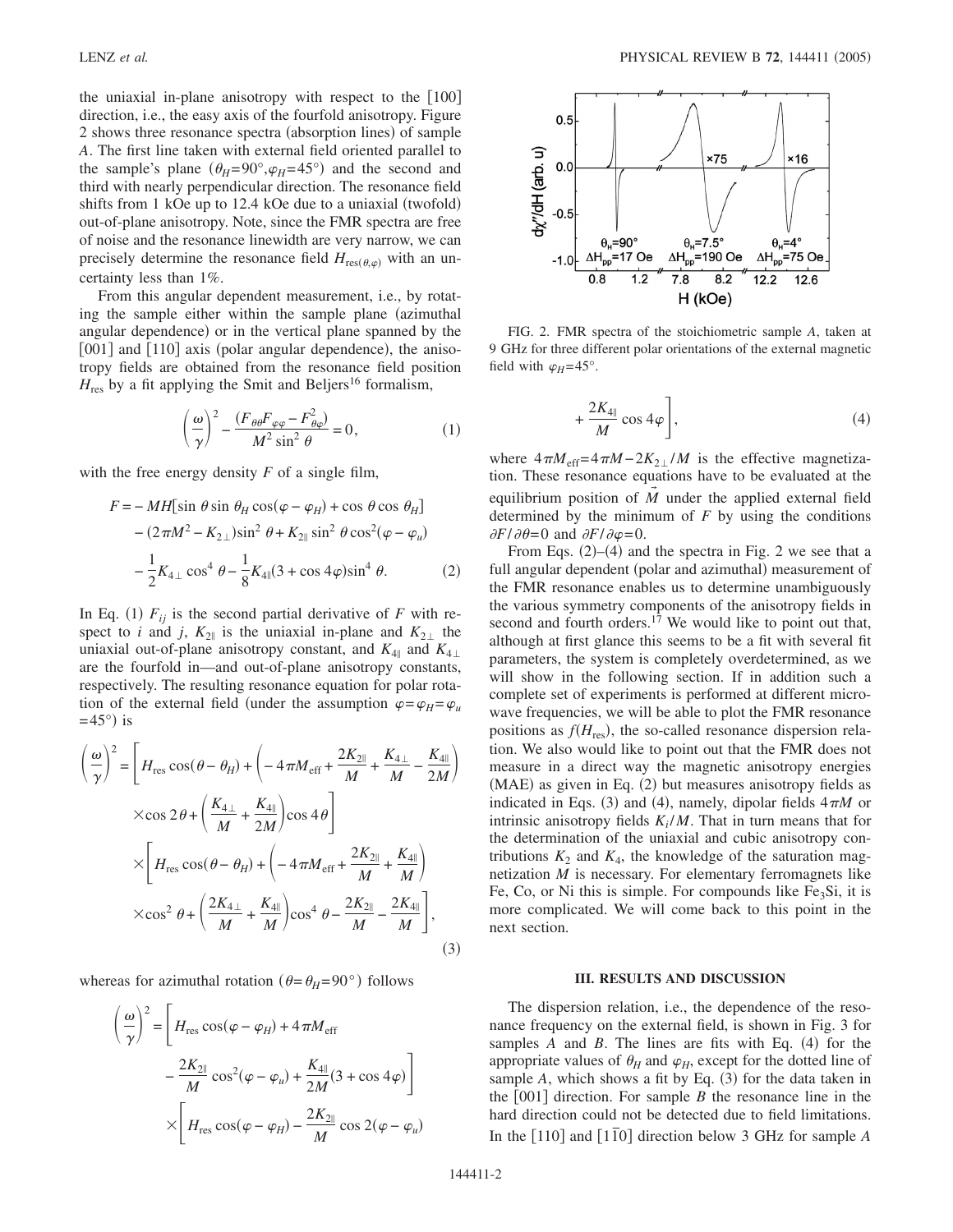

and below 4.4 GHz for sample *B*, two resonance modes can be observed corresponding to two branches. The right branch (higher field line) represents the uniform (saturated) resonance mode, when magnetization *M* and external field *H* are aligned parallel. Thus, Eqs. (3) and (4) can be simplified using  $\theta = \theta_H$  and  $\varphi = \varphi_H$ . On the left branch *M* and *H* are not aligned parallel anymore (unsaturated state); therefore, the equilibrium direction of *M* has to be calculated numerically. For sample *A* the fit for the [110] direction has been omitted for clarity, since it is almost identical to the  $[110]$  direction as one can see from the overlapping data points. For sample *B* the two directions are well distinguishable.

Figures  $4(a)$  and  $4(b)$  show the polar and azimuthal angular dependence of the resonance field for the stoichiometric sample  $A$  measured at  $9$  GHz. Figures  $4(c)$  and  $4(d)$  belong to sample  $B$ . The solid lines are the fits according to Eq.  $(3)$ for Figs.  $4(a)$  and  $4(c)$  and Eq.  $(4)$  for Figs.  $4(b)$  and  $4(d)$ . From Figs.  $4(a)$  and  $4(c)$  it is clear that the hard axis lies in the  $[001]$  direction. A strong field is needed to tilt the magnetization against the uniaxial perpendicular anisotropy field to the sample's normal. Panels (b) and (d) in Fig. 4 show at first glance a fourfold (90°) symmetry with the easy axes

FIG. 3. Frequency dependence of the resonance lines position (dispersion relation) for (a) the stoichiometric sample *A* and (b) for the Fe-rich sample *B*. The dotted line is a fit with Eq. (3) and solid and dashed lines are fitted with Eq.  $(4)$ . The inset in  $(b)$ shows the spectra for the  $[\bar{1}10]$ measured at 4 GHz showing the unsaturated (lower field line) and saturated mode (higher field line).

being the in-plane  $\langle 100 \rangle$  directions, whereas the in-plane  $\langle 110 \rangle$  directions are intermediate ones. For sample *A* the effective magnetization is  $4\pi M_{\text{eff}} = 4\pi M - 2K_{2\perp}/M = 10.1 \text{ kG}.$ A perpendicular fourfold anisotropy field of  $2K_{4\perp}/M$ =−40 Oe was also observed. Taking a closer look to Fig. 4(b) a small difference in the resonance field position of both maxima (along the  $[1\overline{1}0]$  and  $[110]$ ) is visible, slightly breaking the symmetry into a twofold symmetry due to a small uniaxial in-plane anisotropy field of  $2K_{2\parallel}/M = -6$  Oe, favoring the [110] direction which modulates the larger fourfold anisotropy field of  $2K_{4\parallel}/M=94$  Oe. This corresponds to the small nonequivalence seen in the SQUID hysteresis measurements of Ref. 10 (Figs. 5 and 6). Note that measurements over more than the simple periodicity are therefore essential. In contrast, the second sample shown in Figs.  $4(c)$  and  $4(d)$ has obviously larger anisotropy values, mainly due to the higher Fe content. The peak in the polar dependence [Fig.  $4(c)$ ] is much narrower, indicating an increased  $4\pi M_{\text{eff}}$ . Also  $2K_{4+}/M$  has increased from a negative value to zero. Nevertheless, the major difference compared to sample *A* is visible from the azimuthal angular dependence in Fig. 4(d). The "amplitude" has increased, denoting a larger  $2K_{4\parallel}/M$ , but the difference between the resonance position in the  $[1\overline{1}0]$  and



FIG. 4. (a) Polar and (b) azimuthal angular dependence of the resonance field measured at 9 GHz and ambient temperature, for the stoichiometric sample; (c) and (d) for the Fe-rich sample, respectively. The solid lines are fits according to Eqs.  $(3)$  and  $(4)$ . The crystallographic directions are given in square brackets.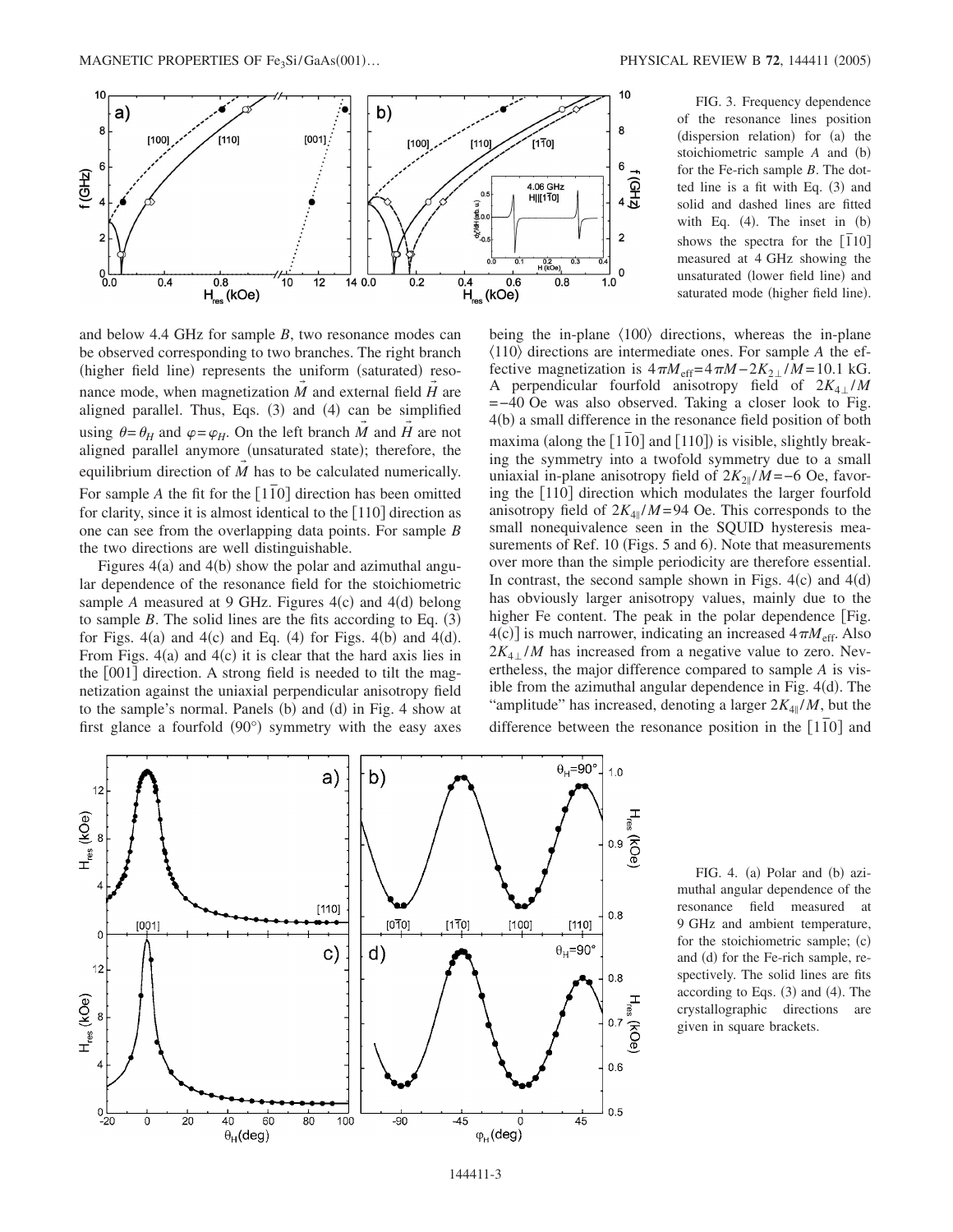TABLE I. Anisotropy constants and effective fields of the 39- and 33-nm-thick samples *A* and *B* in comparison to values of a 21-nm-thick  $Fe<sub>3</sub>Si/GaAs(001)$  sample (Ref. 11) and a 93-Å Fe/GaAs(001) sample (Ref. 18). The Fe<sub>3</sub>Si bulk value is  $K_{4\parallel} = 0.54 \times 10^5$  erg/cm<sup>3</sup> (Ref. 19). Error bars are due to 10% uncertainty in  $M<sub>S</sub>$ ; therefore, no expedient error bar can be given for  $K<sub>2<sub>\perp</sub></sub>$ .

|                                                         | Sample A<br>25.5% Si | Sample $B$<br>$16\%$ Si | Fe <sub>3</sub> Si/GaAs(001)<br>Ref. 11 | Fe/GaAs(001)<br>Ref. 18 |
|---------------------------------------------------------|----------------------|-------------------------|-----------------------------------------|-------------------------|
| $4\pi M - 2K_2$ / M (kG)                                | 10.10(2)             | 13.50(2)                |                                         | 20.8                    |
| $K_{2+}$ (10 <sup>5</sup> erg/cm <sup>3</sup> )         | $-0.7$               | $-1.6$                  |                                         |                         |
| $K_{2\parallel}$ (10 <sup>5</sup> erg/cm <sup>3</sup> ) | $-0.02(1)$           | $-0.17(2)$              | $-0.0046(9)$                            | $-0.4$                  |
| $K_{4+}$ (10 <sup>5</sup> erg/cm <sup>3</sup> )         | $-0.16(3)$           | $\Omega$                |                                         |                         |
| $K_{4\parallel}$ (10 <sup>5</sup> erg/cm <sup>3</sup> ) | 0.37(3)              | 0.74(5)                 | 0.31(6)                                 | 3.2                     |

[110] directions has increased dramatically. The corresponding uniaxial in-plane anisotropy field  $2K_{2\parallel}/M$  still favoring the  $[110]$  has increased by more than a factor of 5, whereas the effective magnetization  $4\pi M_{\text{eff}}$  has increased by only 33% and  $K_{4\parallel}$  by 50%.

In Table I the anisotropy parameters obtained from fitting are collected. To derive the anisotropy constants from the measured anisotropy fields we used a saturation magnetization of  $M_s$ =790 emu/cm<sup>3</sup> for sample *A* and  $M_s$  $=1050$  emu/cm<sup>3</sup> for sample *B* determined by SQUID measurements. Note that the error in  $M<sub>S</sub>$  is about 10% due to uncertainty in the sample volume. The anisotropy values are compared to results for a 21-nm-thick Fe<sub>3</sub>Si/GaAs(001) film determined by Ionescu *et al.*<sup>11</sup> using the magneto-optic Kerr effect and a 93-Å-thick Fe/GaAs(001) film from Madami *et al.*<sup>18</sup> investigated by Brillouin light scattering. Comparing samples *A* and *B*, one can see that the anisotropy constants of sample *B* are by a factor of 2 to 8 larger than for *A*. Especially the uniaxial in-plane anisotropy  $K_{2\parallel}$  has increased stronger than the other anisotropy contributions, while the Fe content was increased only by 12%. It is clear that with a Fe concentration higher than stoichiometric, the Fe atoms occupy Si sites. Moreover, from detailed structural investigations, it follows that in Fe-rich  $Fe<sub>3</sub>Si/GaAs(001)$  a mixing of the Fe and Si sites occurs, i.e., Si occupies also regular Fe sites.<sup>20</sup> Thus the anisotropy is increased by the disorder effect which causes additional spin-orbit interaction. In the limit of high Fe content, the sample behaves like Fe/GaAs(001), where a large uniaxial in-plane anisotropy is well known.18,21–24

 $K_{4\parallel}$  of the stoichiometric sample *A* agrees well with the findings of Ionescu et al.<sup>11</sup> Nevertheless, both are slightly smaller than the Fe<sub>3</sub>Si bulk value of  $K_{4\parallel}=0.54$  $\times$  10<sup>5</sup> erg/cm<sup>3</sup>.<sup>19</sup> The uniaxial in-plane anisotropy determined in Ref. 11 is about five times smaller than for sample *A*. This might be due to the different sample preparation, since a different substrate reconstruction and a higher growth temperature were used by Ionescu *et al.*<sup>11</sup> Compared to pure Fe films on GaAs(001) substrate, the values found in this work for  $Fe<sub>3</sub>Si$  are still 10 times smaller. However, the tendency of increasing MAE toward a pure Fe film is obvious, whereas a difference due to a different preparation of the GaAs interface (As-rich vs Ga-rich termination) can be ruled out.<sup>21,22</sup> In Fe/GaAs(001) the uniaxial in-plane anisotropy originates from the interface,  $2^{2-24}$  i.e., from an anisotropic Fe-Ga or Fe-As bonding structure where the dangling bonds of the topmost substrate layer have only a twofold symmetry. For Fe-rich  $Fe<sub>3</sub>Si/GaAs(001)$  this should in principle be the same effect. In the stoichiometric sample the highly ordered structure of Si atoms alters the interface such that the twofold symmetry is suppressed and therefore  $K_{2\parallel}$  is reduced. Here, a thickness dependent study of the MAE of  $Fe<sub>3</sub>Si/GaAs(001)$ to separate the interface and volume contribution such as for Fe/GaAs(001)<sup>6,22</sup> would be clarifying. Moreover, strain effects may also play an important role, as the tetragonal distortion of the films is enlarged for increasing Fe content.

## **IV. CONCLUSIONS**

The present polar and azimuthal angular dependent FMR measurements determine very precisely the various components of the internal anisotropy fields: in- and out-of-plane contributions as well as twofold and fourfold components. Basically, the  $Fe<sub>3</sub>Si$  film is of cubic symmetry, but it appears that, depending on the Fe content, an uniaxial in-plane component also appears. From Table I we see that the Fe-rich film compared to the stoichiometric film shows increasing absolute contributions. For both samples *A* and *B* we find that the MAEs are smaller by a factor of approximately 10 than for a pure Fe film on GaAs. For technical application this reduction may be acceptable, still having the advantage of an ideal thermal and chemical stability of the  $Fe<sub>3</sub>Si$  interface compared to the metallic Fe films. Moreover, the possibility to select the strength of the uniaxial in-plane anisotropy by tuning the Fe concentration to the needs makes Fe<sub>3</sub>Si/GaAs(001) an promising candidate for future magnetoelectronic devices.

#### **ACKNOWLEDGMENTS**

This work was supported by the DFG (Sfb290 TP A2) and partly by BMBF (13N8255).